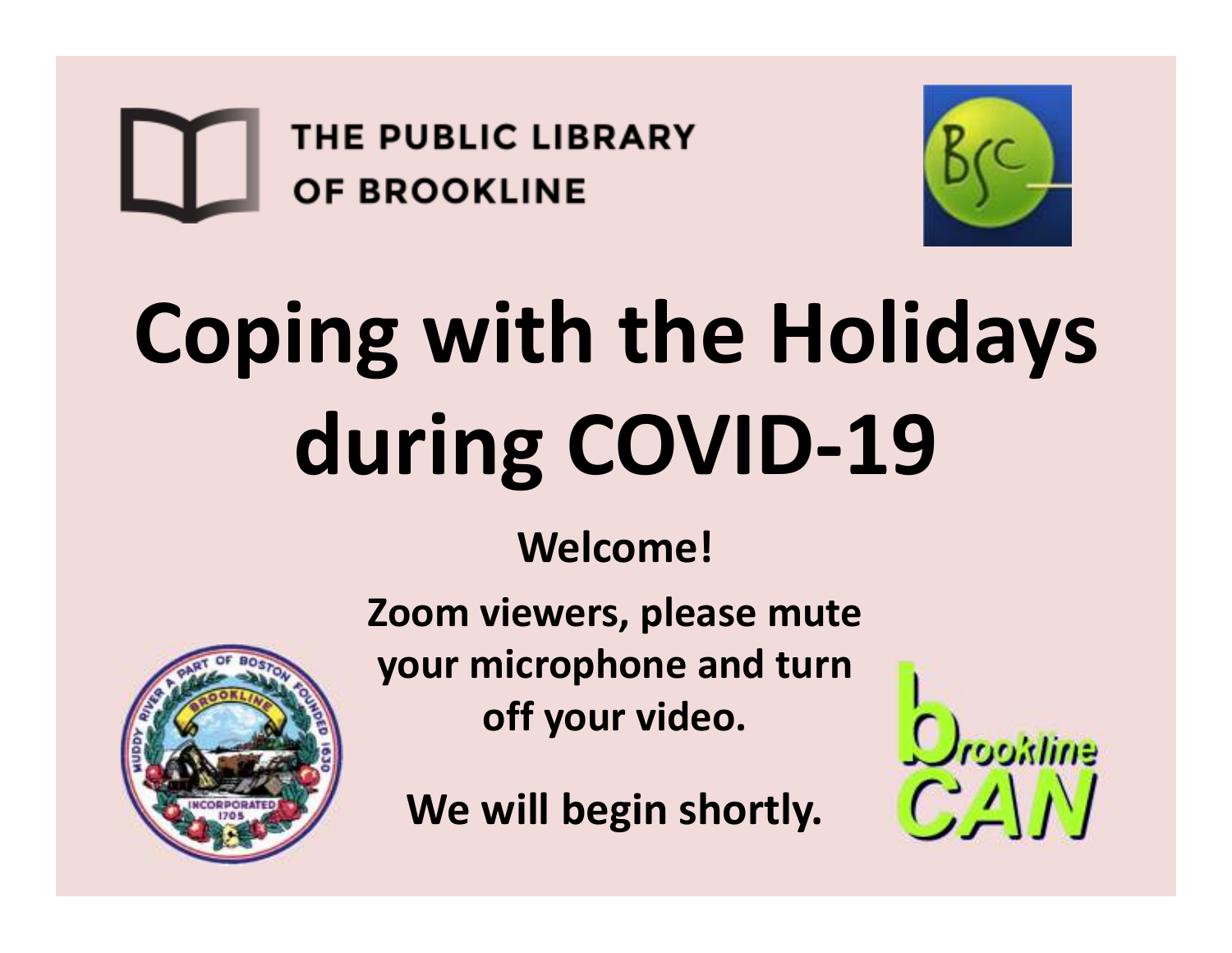#### **Welcome**

- **Brita Zitin (she/her)**, **MLIS**, Public Library of Brookline
- **Kate Jovin (she/her), LCSW**, Brookline Council on Aging (Brookline Senior Center)
- This program is being presented collaboratively by the **Public Library of Brookline**, The **Brookline Council on Aging**, **BrooklineCAN**, and the **Brookline Interactive Group**, with special guest **Dr. Swannie Jett, DrPH, MSc,** Brookline Director of Health and Human Services.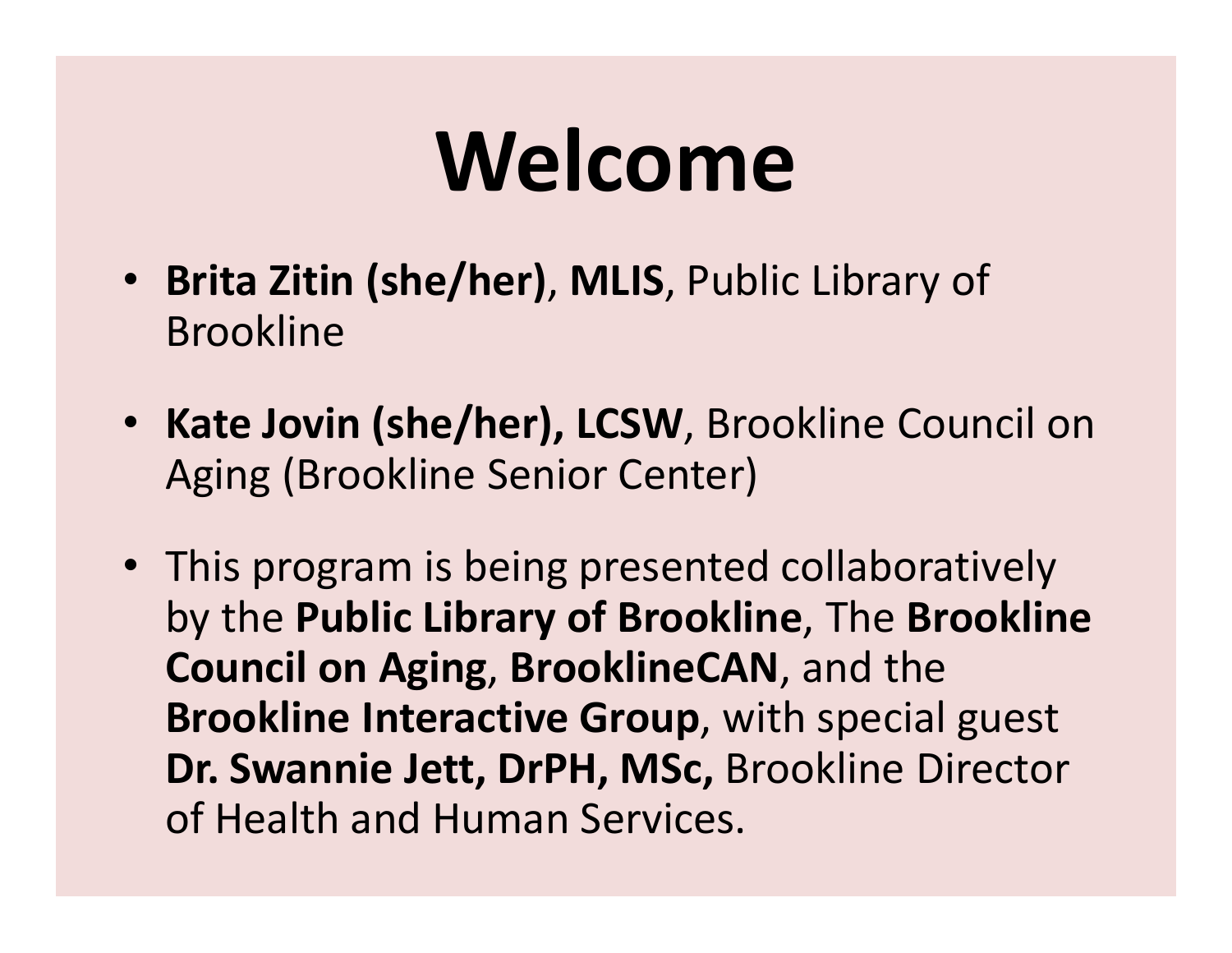## **Audience Information**

- **This program is being broadcast LIVE by Brookline Interactive Group and recorded for future broadcast and streaming.**
- **Audience members must remain muted and keep their video turned off at all times. Thank you for your cooperation.**
- **Audience questions may be submitted by the Zoom Chat function. Questions will be asked at the discretion of the moderators**.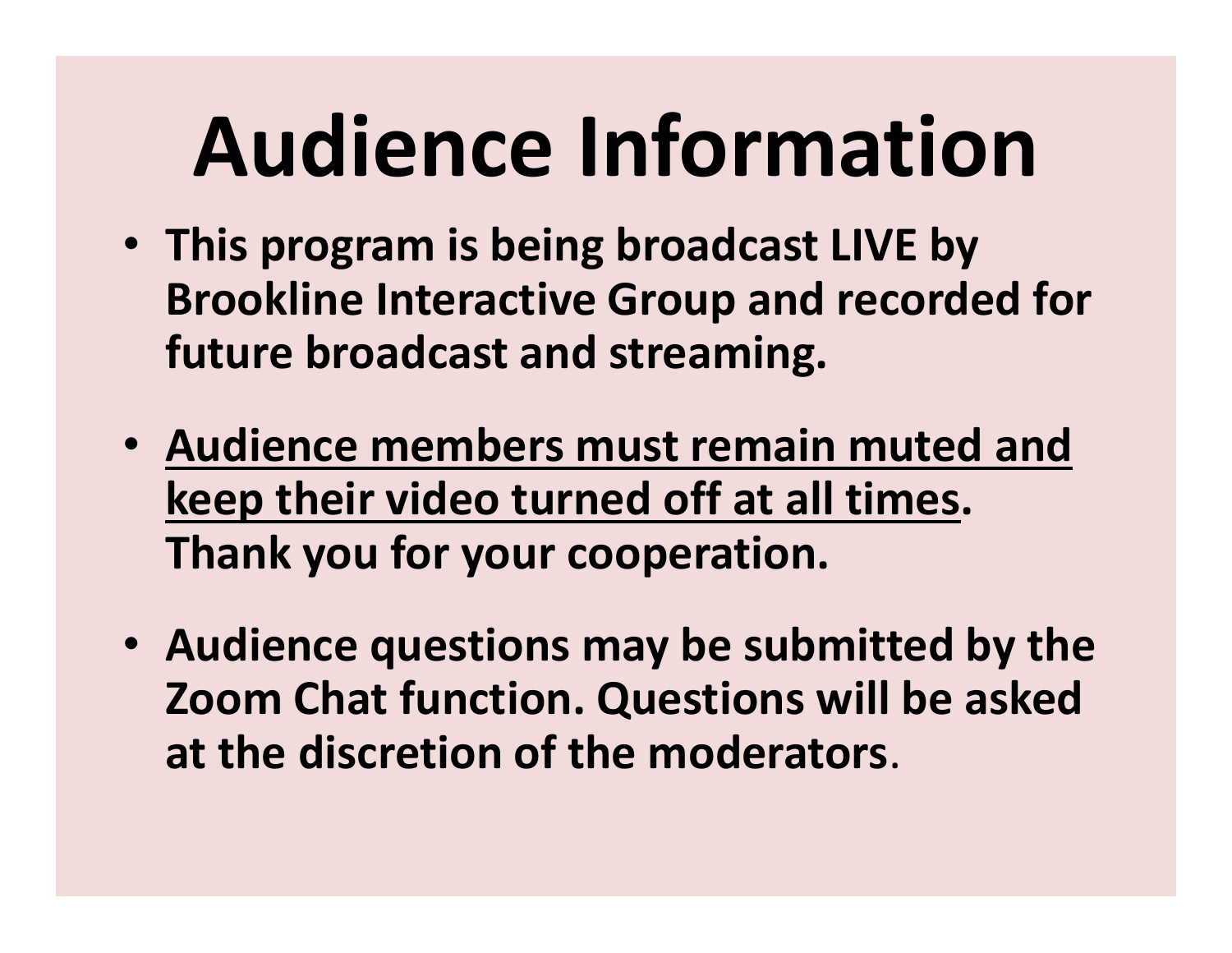#### **Celebrating in a Pandemic**

- **Zoom Seders**
- **Electronic Eid**
- **High Holidays on the web**
- **Mid-Autumn Moon Cakes by Mail**
- **Socially-distanced Diwali**

**Next up: Thanksgiving, Hanukkah, Winter Solstice, Christmas, Kwanzaa, New Year's Eve.** 

#### **How do we cope?**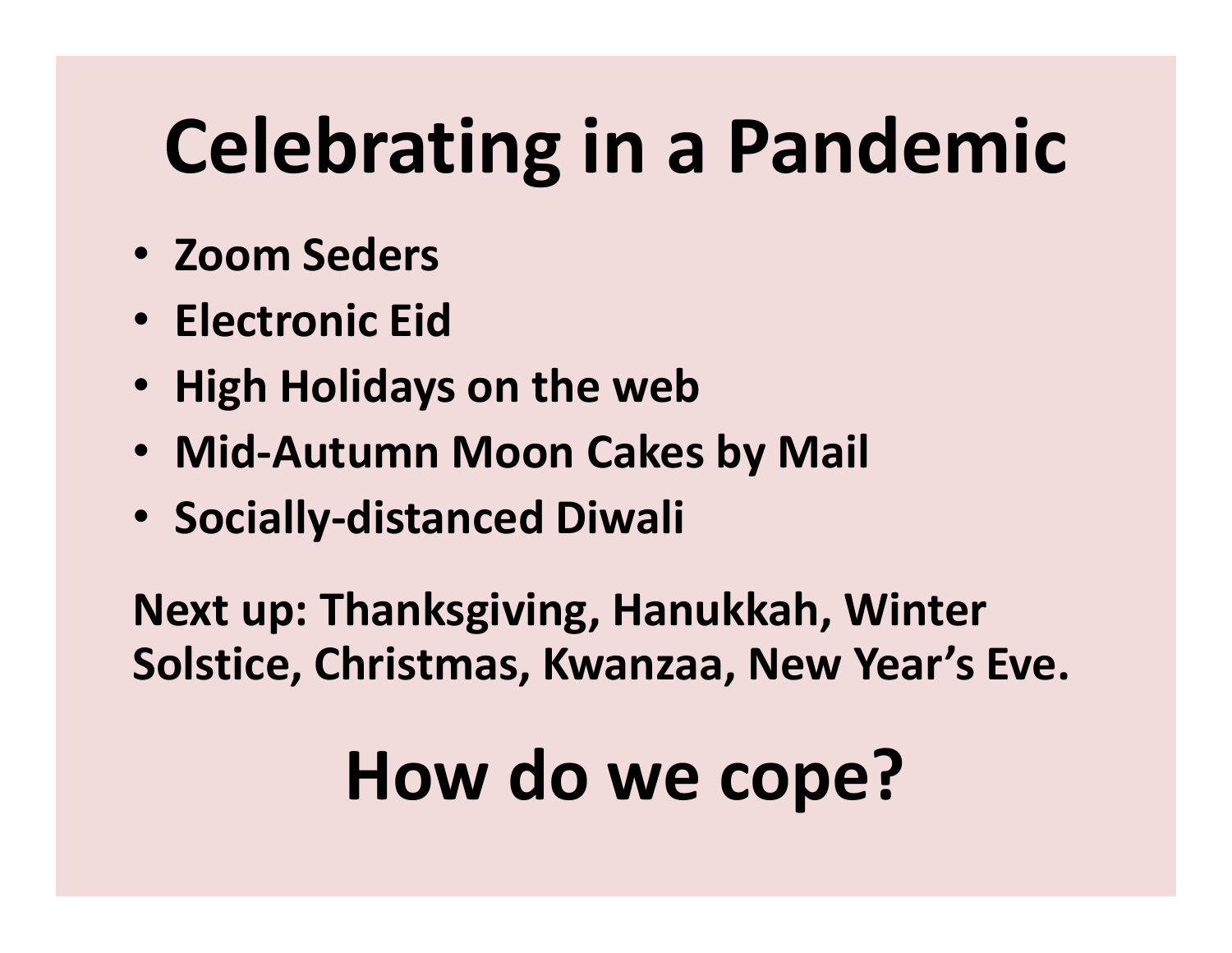## **How to Celebrate Safely**

**Dr. Swannie Jett, DrPH, MSc, Brookline Director of Health and Human Services shares guidance and best practices based on current science and public health policy.**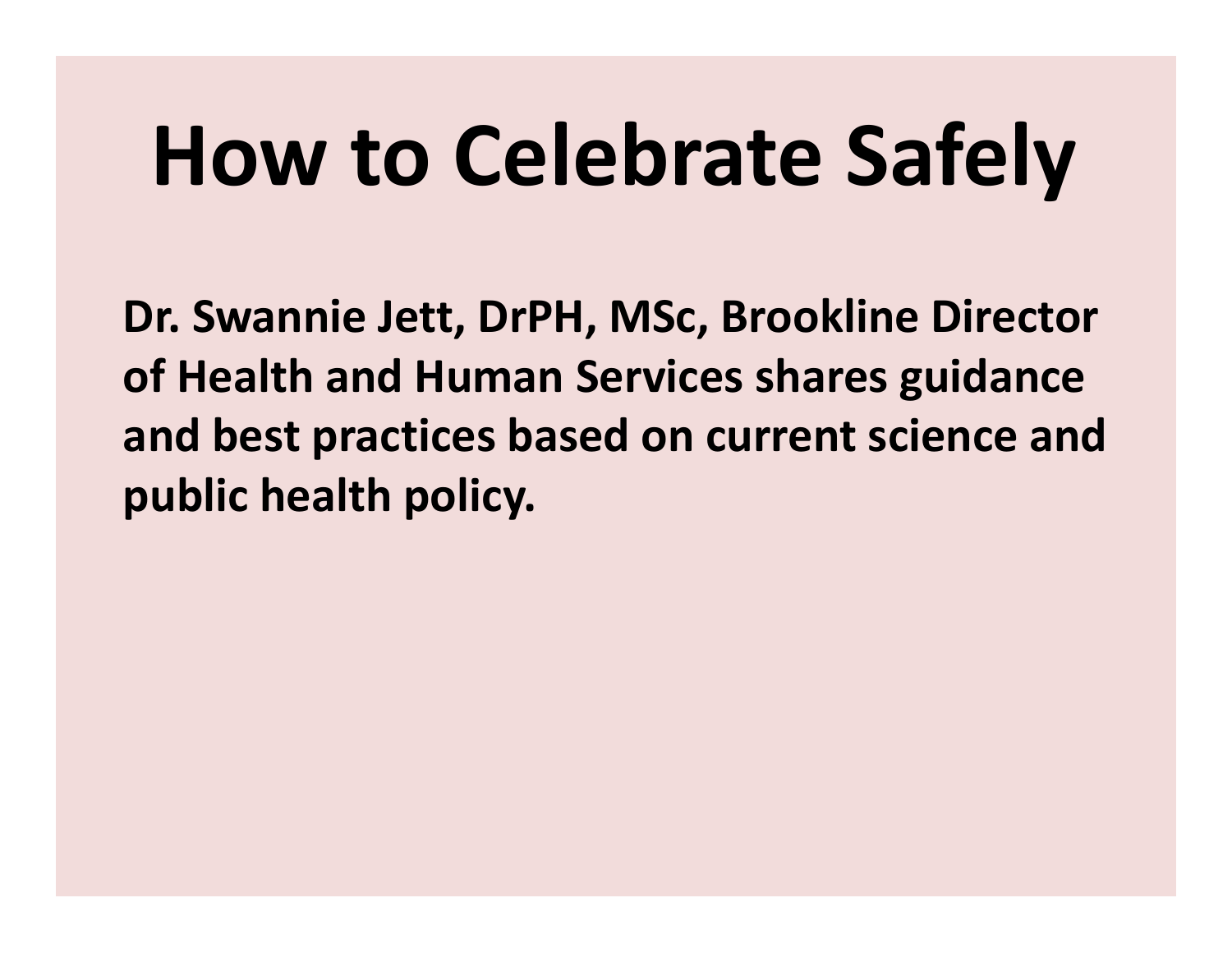## **Our Challenge**

**Creating a safe, healthy, and meaningful holiday season – while acknowledging that it won't be easy, and it won't be perfect.**

**Using creativity to forge loving connections while following state and local health guidelines.**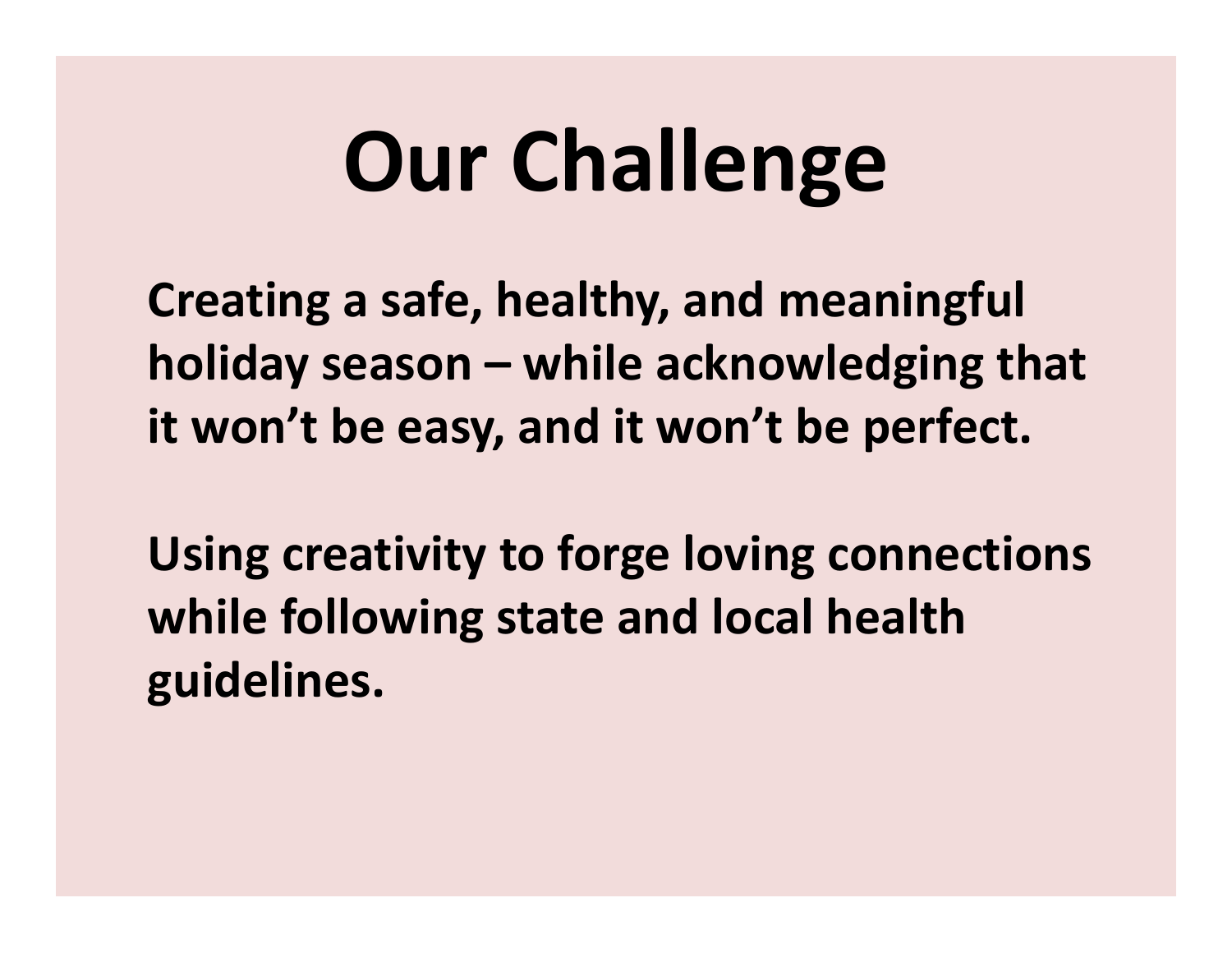#### **Holiday Coping Every Year**

- **Financial Strain**
- **Heightened emotions**
- **Memories of lost loved ones**
- **Pressure to be "perfect"**
- **Struggles with social isolation**

**Many strategies that helped you cope in the past still can be helpful now!**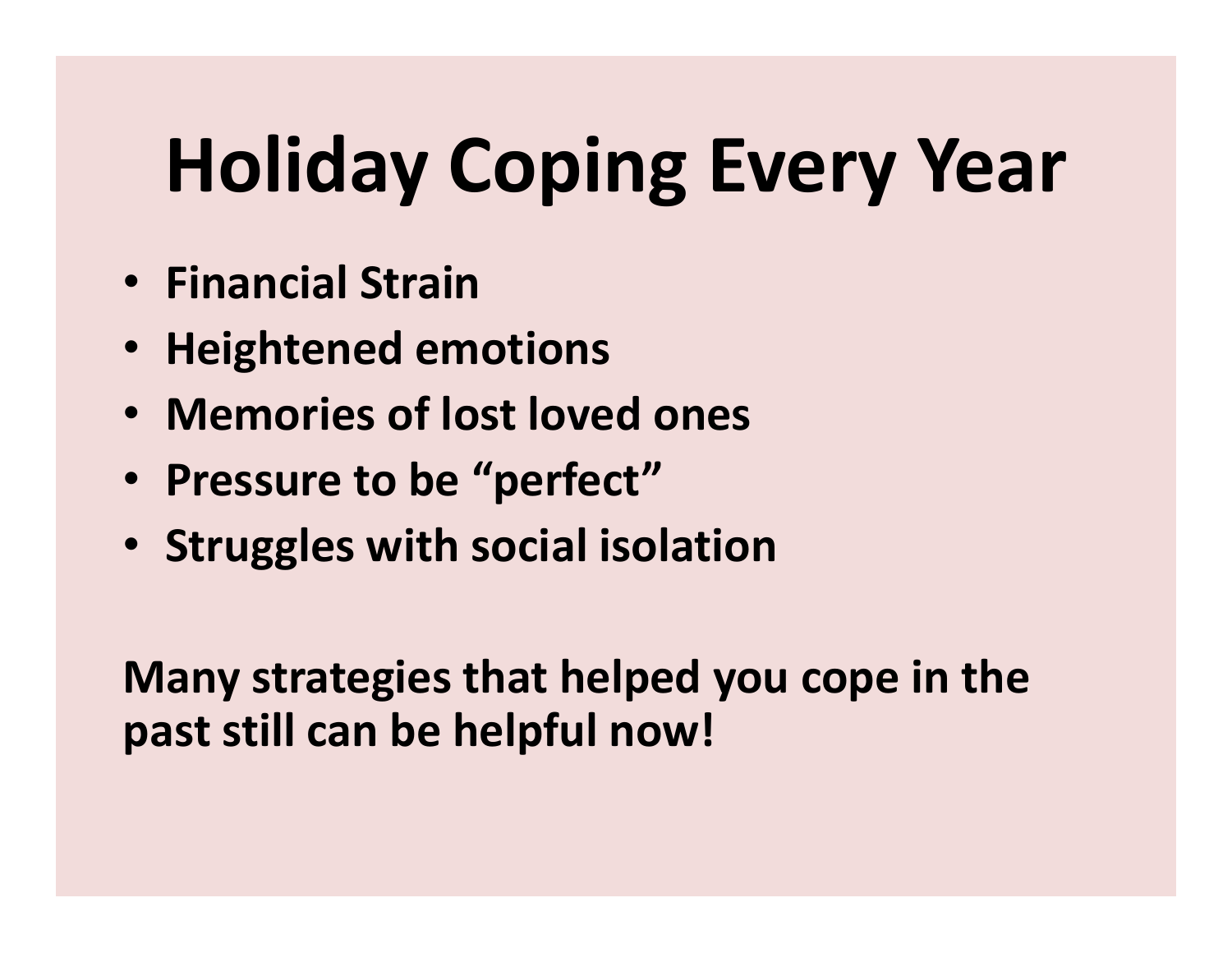# **Acknowledging Loss**

- **Disruption of routine, disconnection from community.**
- **Grief and mourning in the time of COVID-19.**
- **COVID survivors – ongoing effects.**
- **Uncertainty: will I live to see the end of the pandemic? Will I ever get my pre-COVID life back?**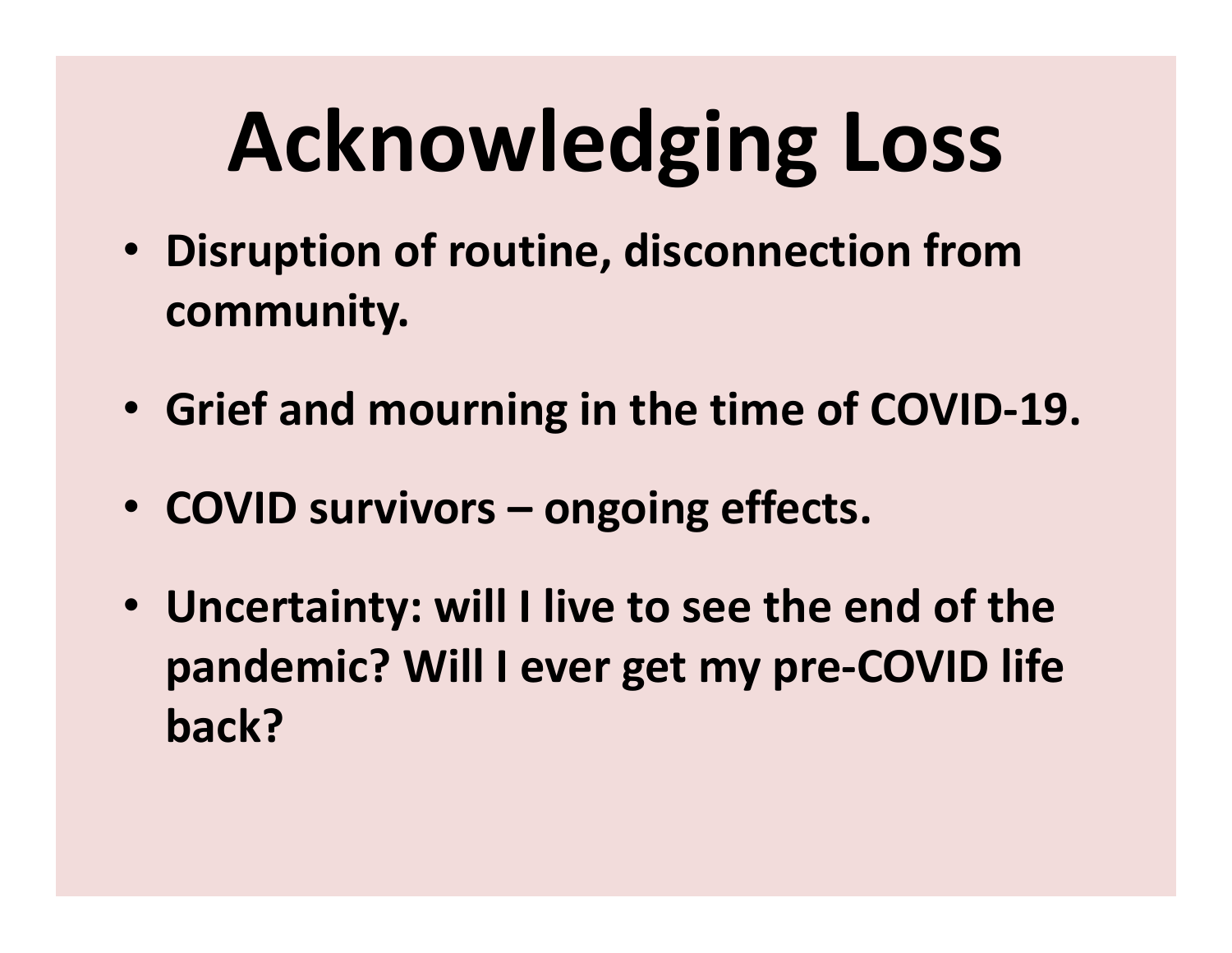## **Our Resilient Community**

- $\bullet$ **Brookline Community Aging Network (BCAN): www.brooklinecan.org**
- $\bullet$ **Brookline Center for Community Mental Health: (617) 277-8107**
- $\bullet$ **Brookline Food Pantry: (617) 800-5337**
- $\bullet$ **Mutual Aid Brookline Hotline: (617) 651-1468**
- $\bullet$ **Spiritual Communities**
- $\bullet$ **Teachers and Schools**

**…and many more.**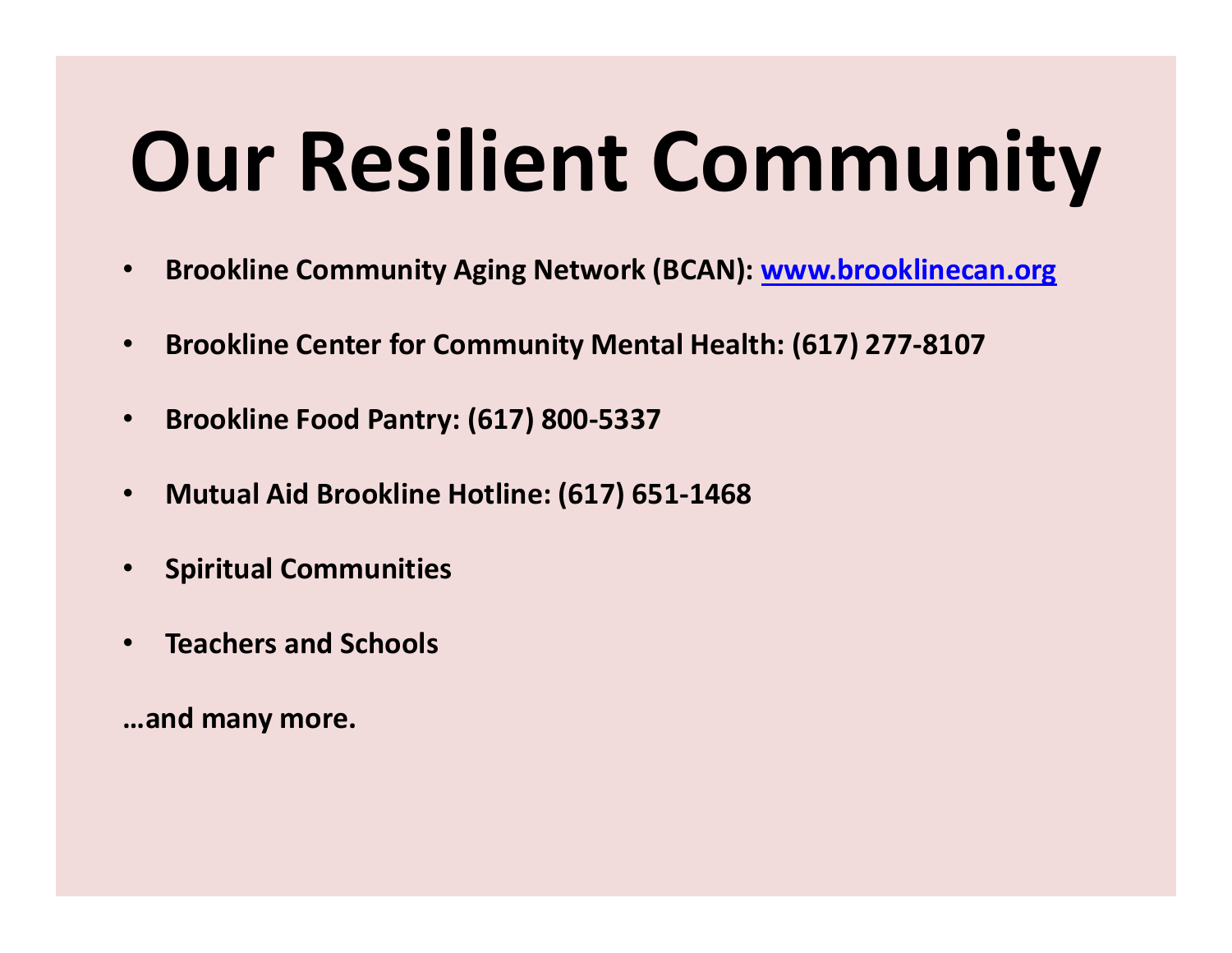## **Library Resources**

- $\bullet$  **Librarians available by phone 9-9 Mon-Thurs and 9-5 Fri and Sat: (617) 730-2370 x3**
- $\bullet$  **Item pick-up - hours vary by location, please check brooklinelibrary.org/hours**
- • **Home delivery of requested items via Mutual Aid Brookline: (617) 651-1468**
- $\bullet$  **Remote programs, e.g. book groups: brooklinelibrary.org/events**
- **Ebooks and streaming media**
- *NEW:* **Chromebooks (laptops)**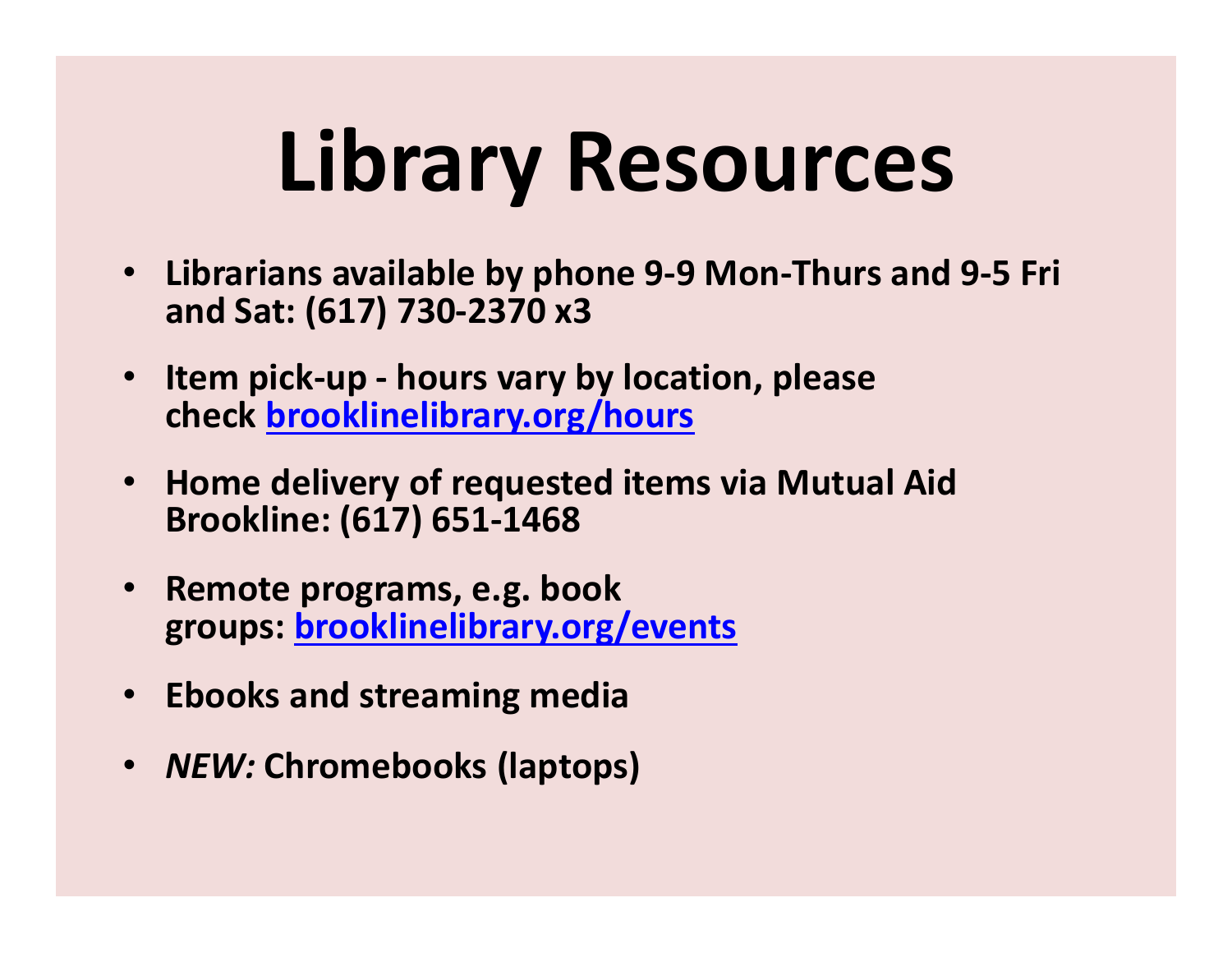# **Council on Aging Supports**

- $\bullet$ **Services for all Brookline residents age 60 and older.**
- $\bullet$  **Grab-and-Go lunches from Springwell Monday, Wednesday and Friday. Call 617-730-2747 to sign up.**
- $\bullet$  **Many Senior Center social and educational groups are meeting remotely.**
- $\bullet$ **COVID-safe fitness options.**
- $\bullet$ **ABCD Fuel Assistance (Brookline residents of all ages)**
- $\bullet$  **"Social Worker of the Day" available Monday-Friday to answer practical questions or provide emotional support.**
- $\bullet$  **Leave a voicemail at (617) 730-2770 or (617) 730-2777 and receive a call back ASAP.**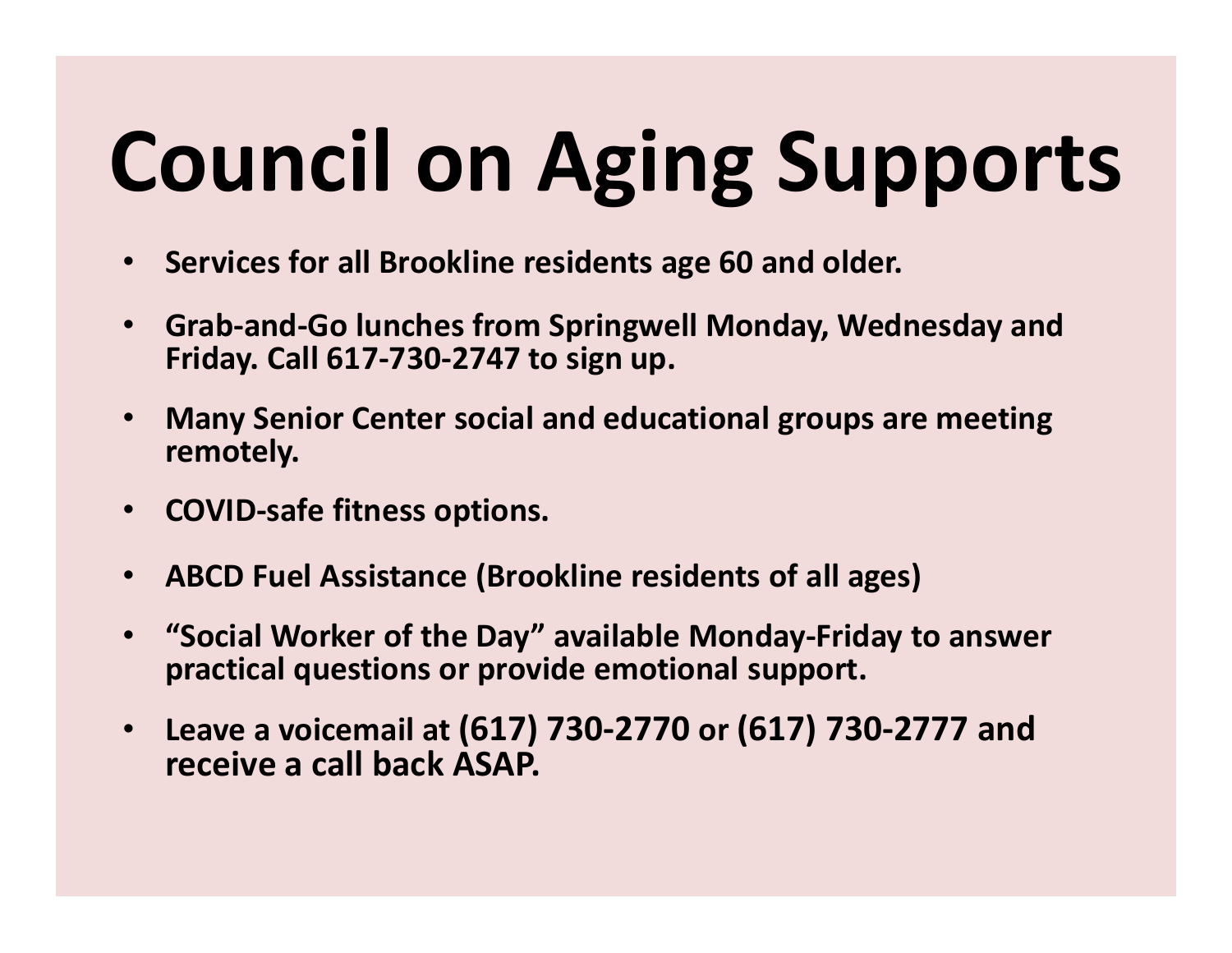#### **Living with COVID-19 Panel**

**Susan GranoffRosaline LoweBea MikuleckyFran Perler, PhDBetsy PollockJohn SeayRuth Seidman**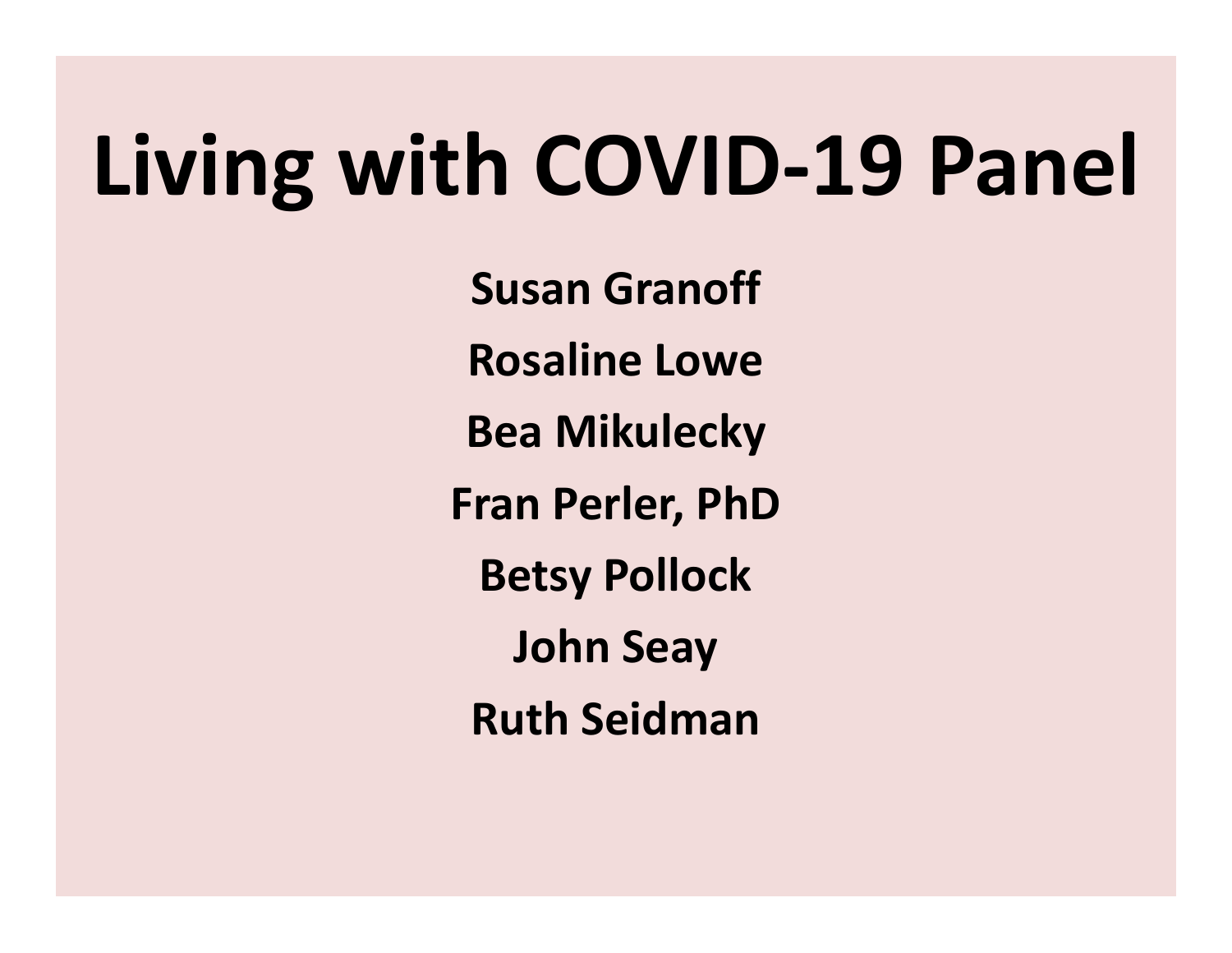## **Audience Q & A**

- **Please enter any questions you have in the Zoom Chat window.**
- **Please use language and subject matter appropriate for a general audience.**
- **Questions will be selected and asked at the discretion of the moderators.**